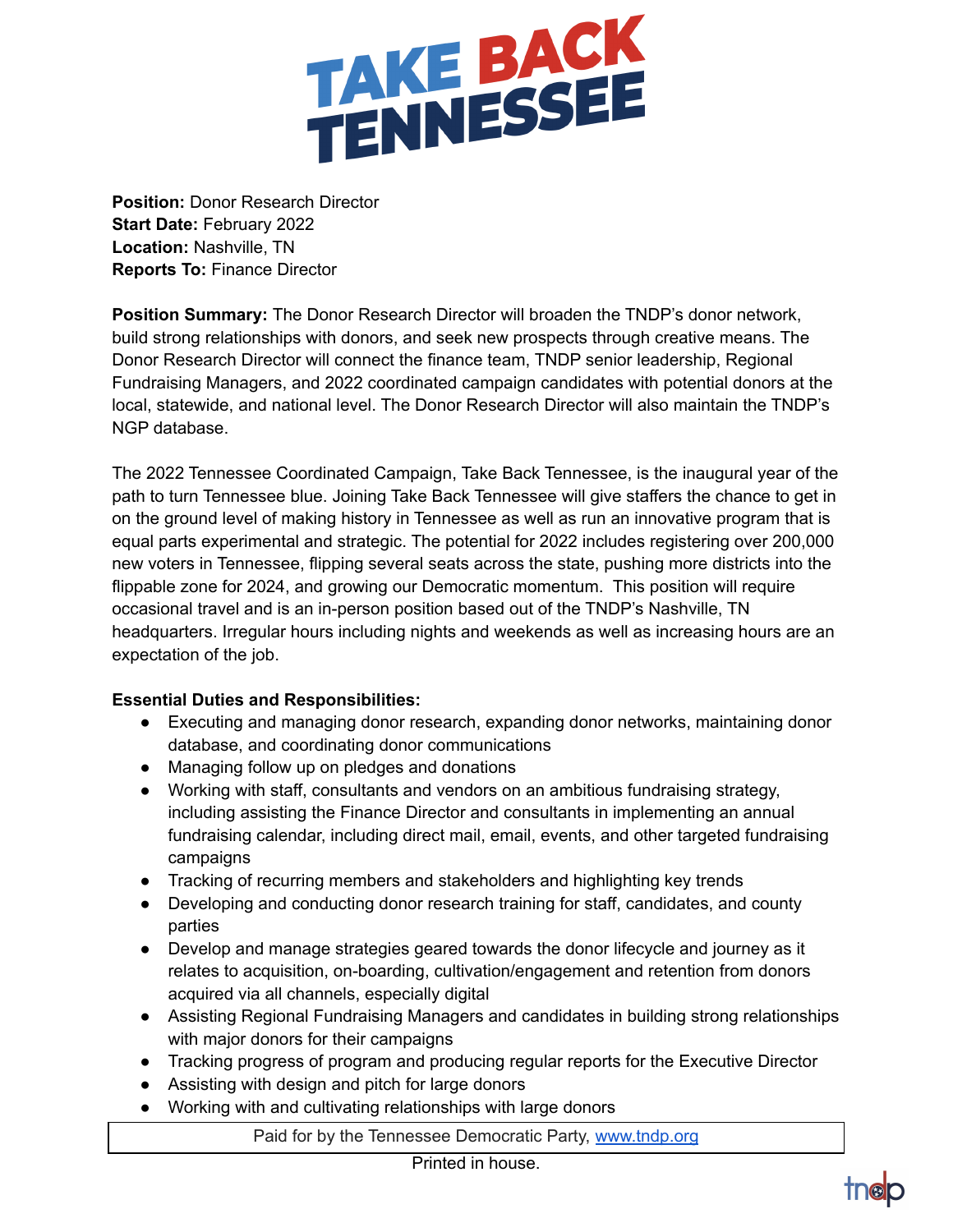

• Other duties as assigned

## **Preferred Qualifications:**

- Experience managing staff
- Have dependable transportation and a valid driver's license
- Fluency in VAN, Google Suite; other field tools a plus
- Experience with state party and or coordinated campaign fundraising and finance regulations

## **Required Qualifications:**

- 3+ years experience in political campaigns, fundraising, advocacy, or non-profits
- 2+ years experience in fundraising and donor development
- Detailed knowledge of NGP and ActBlue
- Data management skills including: duplicate identification and synchronization of datasets across systems
- Demonstrated success in fundraising campaigns
- Knowledge of campaign finance laws and regulations
- Proven track record of raising funds from diverse sources, including prospecting new donors through research and cold calls
- Ability to identify and cultivate new and existing relationships with donors, prospective donors, partner organizations, and key stakeholders
- Track record of fundraising planning, implementation, and follow-through
- Prior experience with targeting contributors and follow up management
- Comfortable with technology and learning new tech systems
- Strong computer skills
- Solutions-oriented, creative, and flexible every day will look different, and it's important to have a positive attitude, be a team player, and find creative solutions
- Excellent written and verbal communication skills
- Ability to communicate clearly and proactively both with staff and with external partners
- Ability to manage multiple projects independently and navigate competing priorities
- Possess a sharp and critical eye for detail
- Resilient, resourceful, and adaptive to priority shifts and change (big and small)
- Have experience working in a fast-paced environment, managing multiple projects at the same time while meeting tight deadlines
- Highly communicative responsive to internal and external requests, emails, and calls, within reason
- Values and prioritizes diversity, equity, and inclusion and enjoys working with people of diverse backgrounds and cultures
- Believes in and lives out the TNDP's and DNC's mission and values